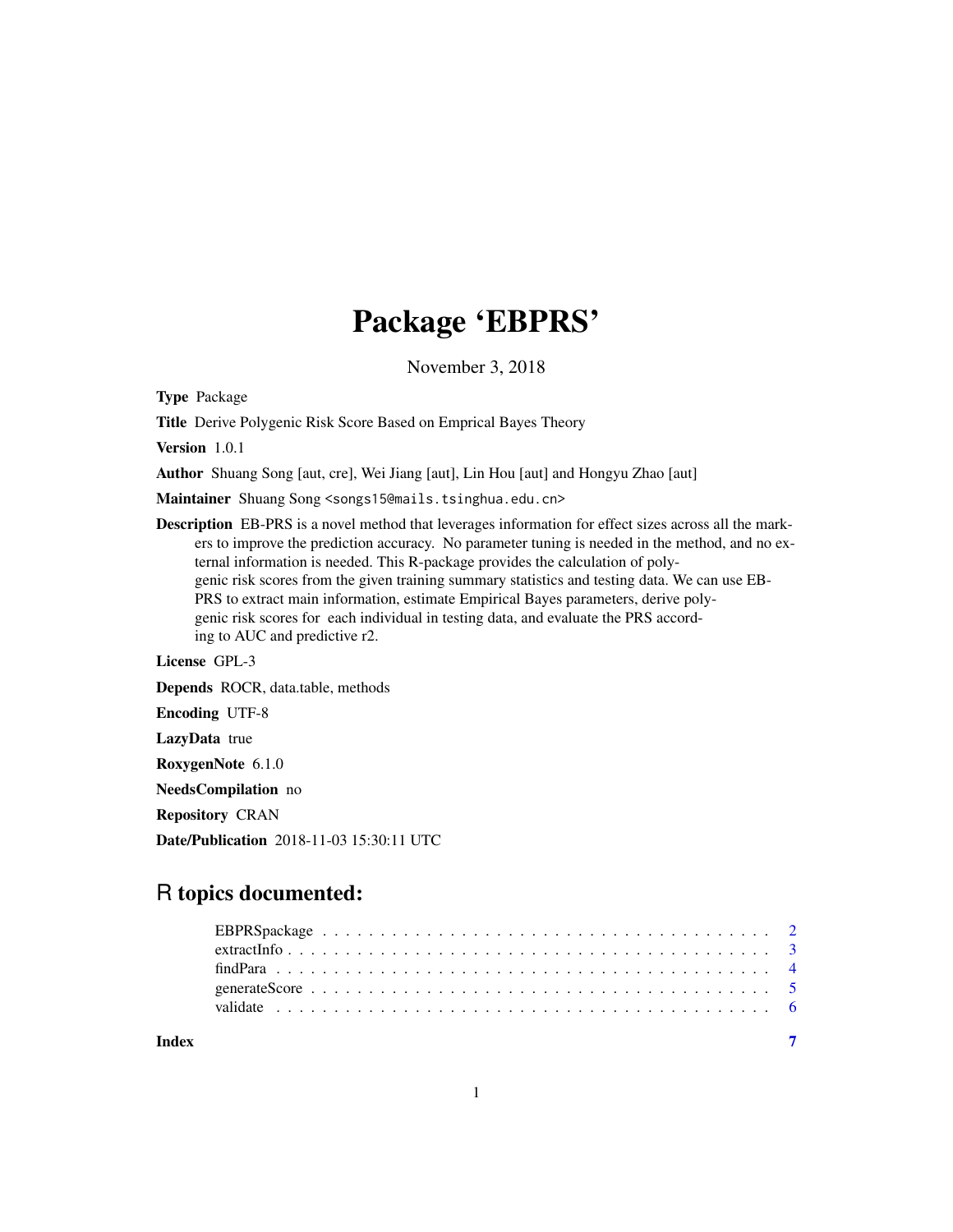<span id="page-1-0"></span>

#### Description

The first step of the algorithm, to clean the dataset and extract information from raw data. (Please notice that there are some requirements for the training and testing datasets.)

#### Usage

EBPRSpackage()

#### Details

EB-PRS is a novel method that leverages information for effect sizes across all the markers to improve the prediction accuracy. No parameter tuning is needed in the method, and no external information is needed. This R-package provides the calculation of polygenic risk scores from the given training summary statistics and testing data. We can use EB-PRS to extract main information, estimate Empirical Bayes parameters, derive polygenic risk scores for each individual in testing data, and evaluate the PRS according to AUC and predictive r2.

| Package: | <b>EBPRS</b> |
|----------|--------------|
| Type:    | Package      |
| Date:    | 2018-10      |

The package contains four main functions for users.

1. extractInfo. We use this to extract important information from training dataset and test dataset. There is a strict requirement for the format of imput, which is detailedly illustrated in details in extractInfo. Here we mention that the we recommend users first use package plink2R from github to read plink files into R, and the data transfered by read\_plink from plink2R can be directly used as our input. A merge of training set and testing set will also be made.

plink2R can be installed using this command:

options(unzip = "internal")

devtools::install\_github("gabraham/plink2R/plink2R")

2. findPara. We use this function to estimate parameters from the processed training set.

3. generateScore. This is the core function to generate polygenic risk score using our algorithm based on Empirical Bayes Theory.

4. validate. We use this to validate the performance of the PRS.

#### Author(s)

Shuang Song, Wei Jiang, Lin Hou and Hongyu Zhao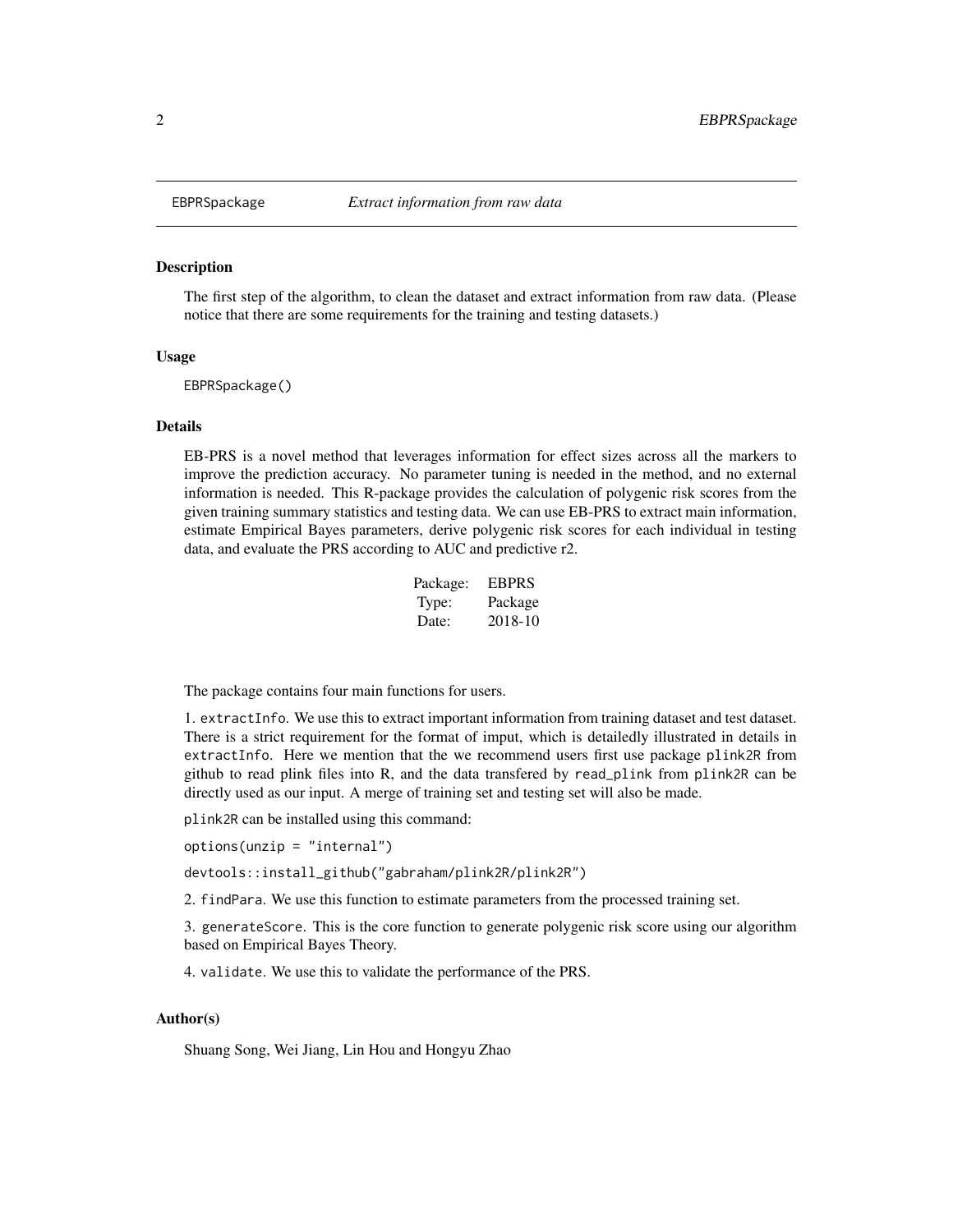#### <span id="page-2-0"></span>extractInfo 3

#### References

Song, S., Jiang, W., Hou, L. and Zhao, H. Leveraging effect size distributions to improve polygenic risk scores derived from genome-wide association studies. *Submitted*.

#### See Also

[extractInfo](#page-2-1), [findPara](#page-3-1), [generateScore](#page-4-1), [validate](#page-5-1), <https://github.com/gabraham/plink2R>

<span id="page-2-1"></span>

extractInfo *Extract information from raw data*

#### Description

The first step of the algorithm, to clean the dataset and extract information from raw data. (Please notice that there are some requirements for the training and testing datasets.)

#### Usage

```
extractInfo(trainpath, test)
```
#### Arguments

| trainpath | train dataset path                                                                                               |
|-----------|------------------------------------------------------------------------------------------------------------------|
| test      | test dataset (list) including fam, bed, bim (generated from plink files, plink 2R: read_plink<br>is recommended) |

#### Details

The raw training data should be a file with 8 columns including CHROM, POS, A1, A2, BETA, P, SNP, N in order. The CHROM column should only be a number from 1 to 22. The SNP column is the rsid number.

"test" file can be generated from read\_plink("test\_plink\_file") The raw testing data could be the files transformed from plink2R (using plink bfiles).

test is a list including fam (6 columns with information on samples), bim (6 columns with information on SNPs), bed (genotypes 0, 1, 2)

#### Value

A list including processed training data (train) and testing data (bed, bim, fam)

#### Author(s)

Shuang Song, Wei Jiang, Lin Hou and Hongyu Zhao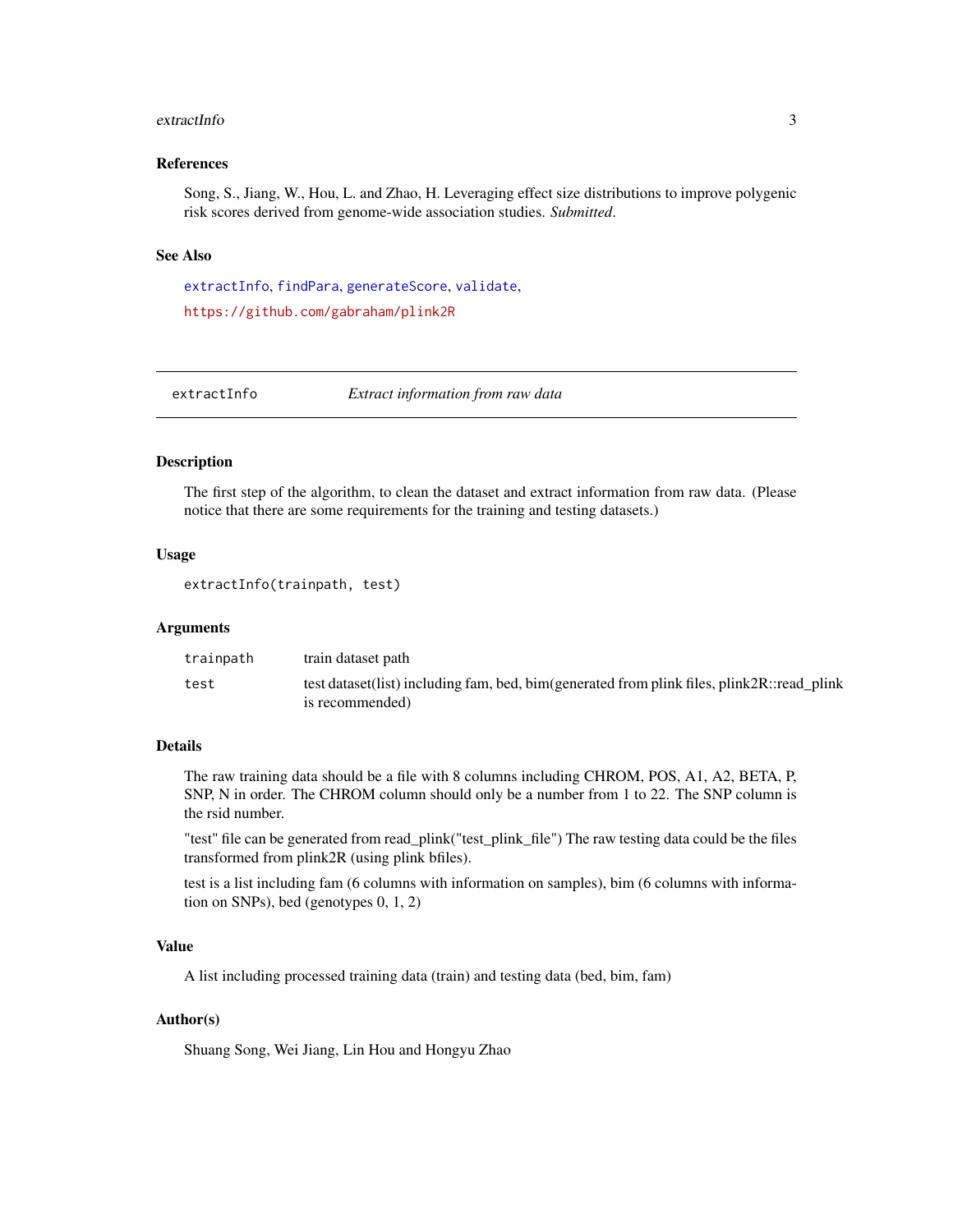#### <span id="page-3-0"></span>References

Song, S., Jiang, W., Hou, L. and Zhao, H. Leveraging effect size distributions to improve polygenic risk scores derived from genome-wide association studies. *Submitted*.

#### See Also

<https://github.com/gabraham/plink2R>

<span id="page-3-1"></span>findPara *Derive the parameters*

#### Description

All the input files can be generated from 'extractInfo'

#### Usage

findPara(train, bed, bim, fam, N1, N0)

#### Arguments

| train | train set after processed by 'extractInfo' |
|-------|--------------------------------------------|
| bed   | bed file after processed by 'extractInfo'  |
| bim   | bim file after processed by 'extractInfo'  |
| fam   | fam file after processed by 'extractInfo'  |
| N1    | case number                                |
| N0    | control number                             |

#### Value

A list including estimated mu (muHat) estimated sigma2 (sigmaHat2) estimated proportion of nonassociated SNPs (pi0) estimated variance of effect sizes of associated SNPs (sigma02)

#### Author(s)

Shuang Song, Wei Jiang, Lin Hou and Hongyu Zhao

#### References

Song, S., Jiang, W., Hou, L. and Zhao, H. Leveraging effect size distributions to improve polygenic risk scores derived from genome-wide association studies. *Submitted*.

#### See Also

[extractInfo](#page-2-1)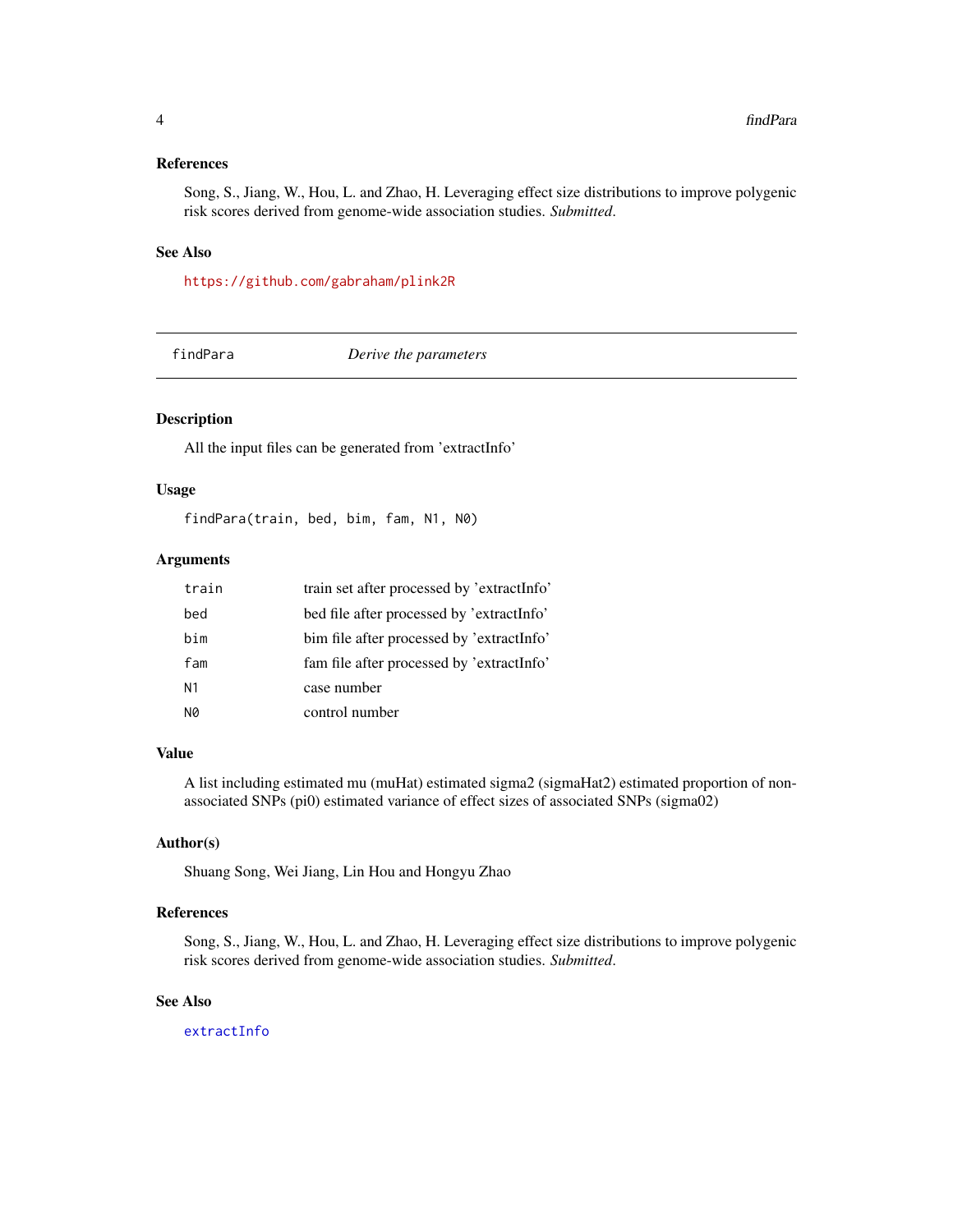<span id="page-4-1"></span><span id="page-4-0"></span>

#### Description

Function that generates PRS for each individual.

#### Usage

```
generateScore(sigmaHat2, muHat, X)
```
#### Arguments

| sigmaHat2 | parameters generated by 'findPara', estimated variations   |
|-----------|------------------------------------------------------------|
| muHat     | parameters generated by 'findPara', estimated effect sizes |
| X         | bed file                                                   |

#### Value

Polygenic risk scores for each individual calculated by the EBPRS model (S).

#### Author(s)

Shuang Song, Wei Jiang, Lin Hou and Hongyu Zhao

#### References

Song, S., Jiang, W., Hou, L. and Zhao, H. Leveraging effect size distributions to improve polygenic risk scores derived from genome-wide association studies. *Submitted*.

#### See Also

[extractInfo](#page-2-1)

[findPara](#page-3-1)

#### Examples

```
S <- generateScore(sigmaHat2=rep(1,100), muHat=rep(0.1,100),
X=matrix(sample(0:1,size=1000,replace=TRUE),10,100) )
```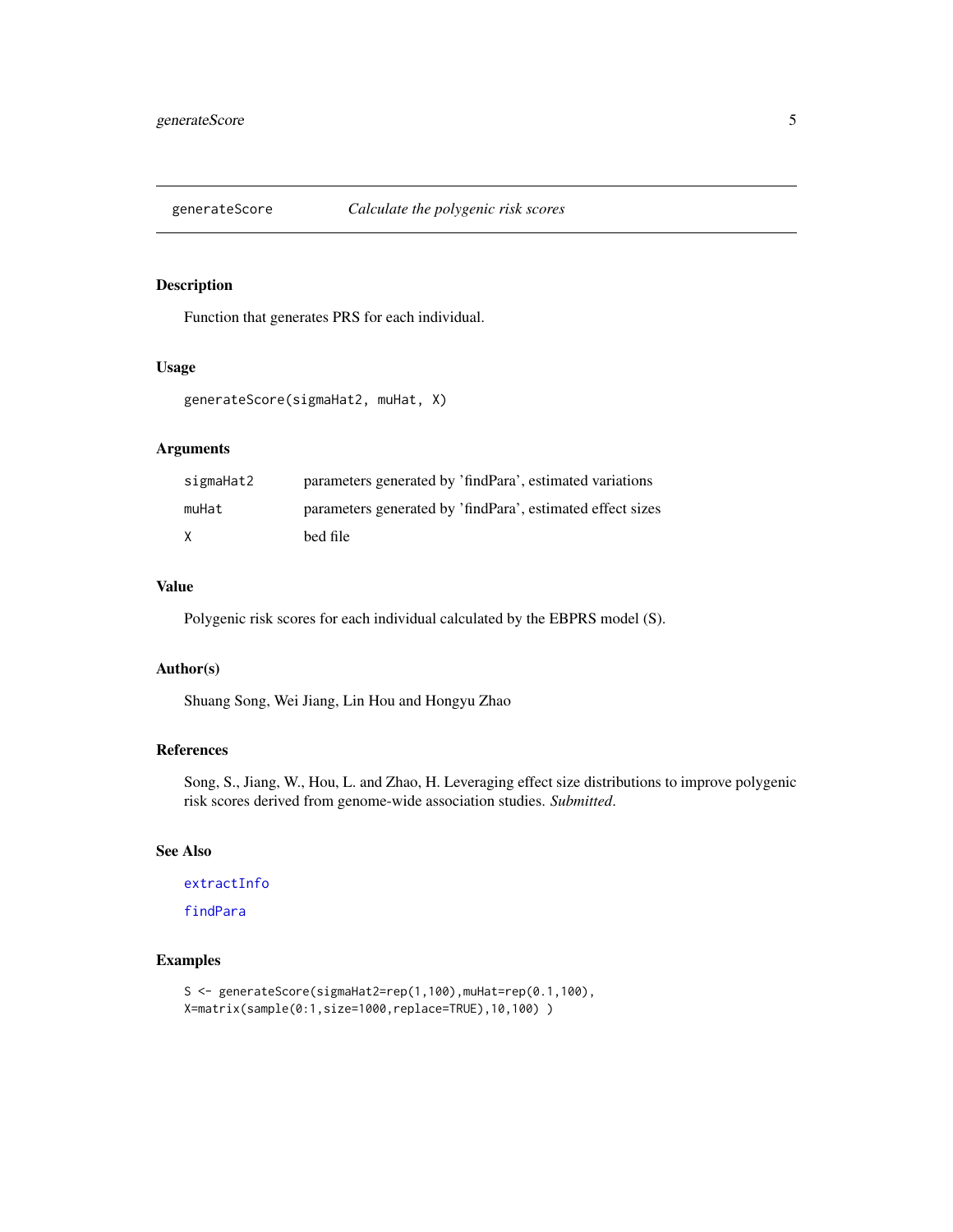<span id="page-5-1"></span><span id="page-5-0"></span>

#### Description

Provide the performance evaluated by predictive r2 and AUC.

#### Usage

validate(fam, score)

#### Arguments

| fam   | fam file after processed by 'extractInfo'    |
|-------|----------------------------------------------|
| score | polygenic score generated by 'generateScore' |

#### Author(s)

Shuang Song, Wei Jiang, Lin Hou and Hongyu Zhao

#### References

Song, S., Jiang, W., Hou, L. and Zhao, H. Leveraging effect size distributions to improve polygenic risk scores derived from genome-wide association studies. *Submitted*.

#### See Also

[extractInfo](#page-2-1) [findPara](#page-3-1) [generateScore](#page-4-1)

#### Examples

```
validate(fam=matrix(sample(0:1,20*6,replace=TRUE),ncol=6),score=rnorm(20,0,1))
```